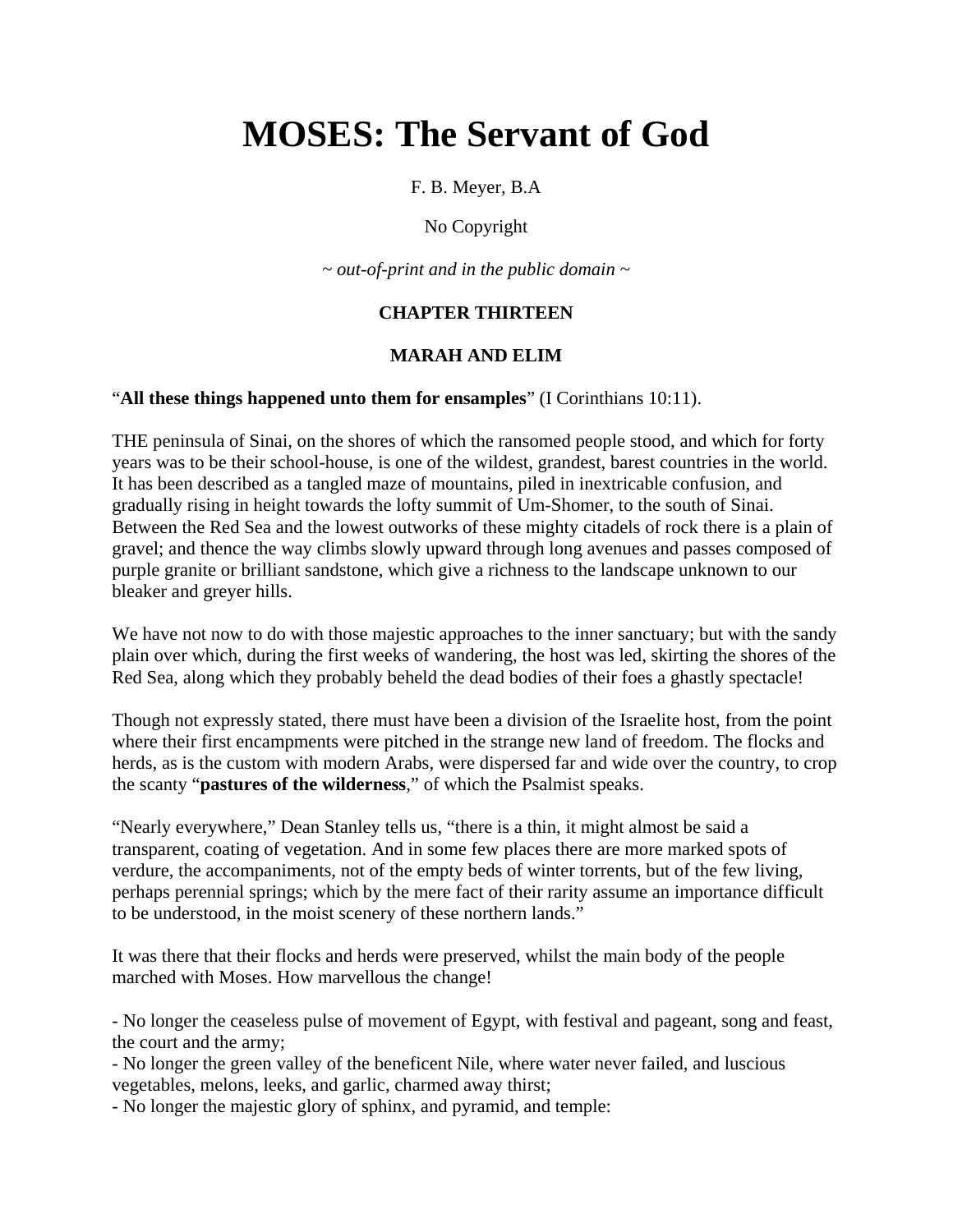Instead, a silence so intense that the Arabs say they can make their voices heard across the Gulf of Akaba, a waste so waterless, that they might count themselves fortunate if they met a spring in a day's march; whilst they were literally enclosed within a temple, whose walls were stupendous rocks, such as human hands had never piled.

But amid all these checkered and strange experiences, the cloud slowly led them forward; and as the successive scenes crowd on our view, we cannot but see in them an allegory or parable of human life, and we acknowledge the truth of the Apostle's statement, "**All these things happened unto them for ensamples**" (I Corinthians 10:11).

# **I. THE COURAGEOUS FAITH OF MOSES**

He knew that desert well - its wild and desolate character, its dried torrent-beds, its lack of all that would support human life; he knew, too, that if they were to follow the northern route it would not take them very long to reach the land of the Philistines, "**which was near**," and where they would be easily able to procure all necessary supplies either by force or purchase; but we are told, nevertheless, that he deliberately led them southwards and entered the wilderness. "**So Moses brought Israel from the Red Sea, and they went out into the wilderness of Shur**."

He could not do otherwise, because the cloud went that way; but even with that indication of God's will before his eyes, it must have required an heroic faith to lead two millions of people direct into the wilderness (Exodus 13:17; 15:22).

We all of us need the leading about by the way of the wilderness.

In its majestic scenery, our minds, dwarfed and stunted by too great familiarity with the works of men, are turned to a higher keynote, and learn to wonder at the littleness of the vanities which engross so many. There we learn to deal with God not at second-hand, as is too frequent in human civilization; but directly, as scattering with his own hand the manna for our food, and deriving from "**the flinty rock** " the living streams to quench our thirst.

We lose the luxuries which were sapping and enervating our moral nature, to find ourselves becoming braced and strengthened in every sinew by privation and hardship. Patience, freedom, faith, the pilgrim-spirit all these are children of the wilderness wanderings, that thrive in its rare and peculiar air.

There was good reason, then, why the great leader should follow the lead of the cloud; but it was not the less a sublime evidence of a faith that could trust God to the uttermost, as he turned his back on Philistia, and steadfastly took his course towards the heart of the desert, veiled as yet in those mighty ramparts and walls of rock.

# **II. THE TESTING OF HIS FAITH**

"**They went three days in the wilderness, and found no water**" (Exodus 15:22).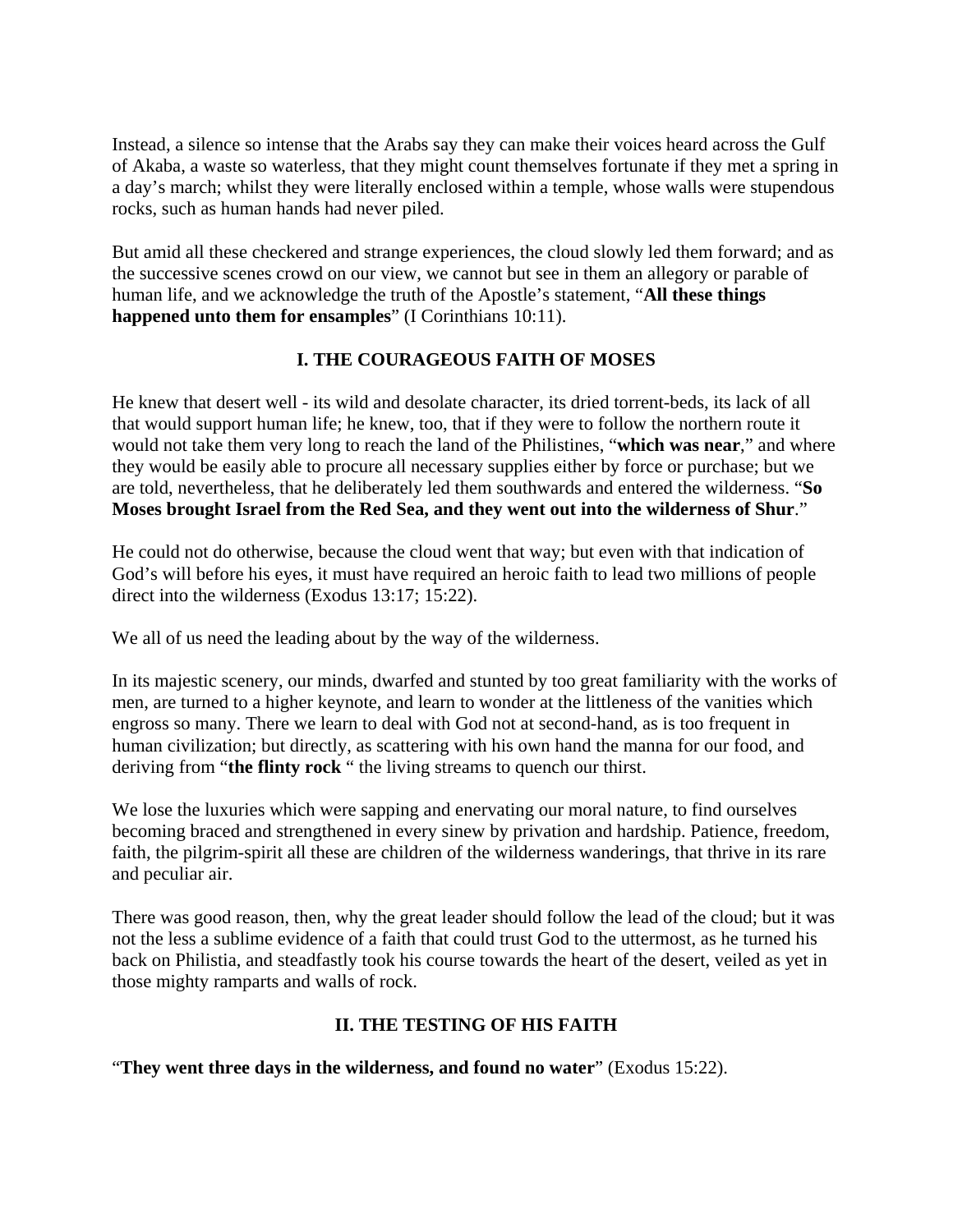The first day's journey was, doubtless, very distressing - the blinding sand-storms; the glare of the sun reflected from the white limestone plains; the absence of shade, of tree, of water. And the water which they carried in their water-skins must have become hot and unrefreshing.

The second day was not less trying. The sea was now far in their rear, and there was nothing to break the monotony of the treeless, lifeless, waterless horizon. And surely as they pitched their black tents for the night, it was difficult to repress some discontent, or at least anxiety, as to what the morrow might bring to their blistered feet and fevered lips. Their supplies of water were also getting low, if they were not quite exhausted.

The third day broke. Perhaps Moses, knowing that pools of water were not far away, encouraged them to persevere; and every eye was eagerly strained to catch the first sight of palm trees and living verdure.

Not more eagerly does the mother look for the symptoms of returning life on the cheek of her child, or the beleaguered garrison scan the horizon for the first signal of the relieving squadron, than did those wistful eyes seek for the promised signs.

And when at last, towards the close of the day, they descried them in the far distance, how glad their shouts, how buoyant their hearts, how ready their expressions of confidence in Moses! Their fatigues and complaints and privations were all forgotten, as with quickened pace they made for the margin of the wells. But ah, how great was their disappointment and chagrin when the first long draught filled their mouths with bitterness, and they discovered that the water was too nauseous to drink!

So long as there was none to be got, they had managed to endure; but this sorrow was harder than they could bear, and they turned on Moses and murmured, "**What shall we drink?**" "**They soon forgot His works**." From minstrels they became mutineers. Do we not all know something of the wilderness march? It may follow on some great deliverance. But how great a contrast there is between the rapturous hallelujahs of the one, and the wearying commonplace of the other!

The start is both interesting and delightful; but it is so hard to plod on day after day, amid the dust of the shop, the glare of temptation, the pressure of grinding poverty, the routine of irksome toil. The wilderness is no child's play; it is meant to be our school, our training-ground, our arena, where we are being sternly and carefully educated for our great future. And then Marahs will come bitter disappointments, heart-rending sorrow, as our ideals are shattered and our cherished plans torn to shreds.

Ah me! it were better to plod on day by day without the vision of coming bliss, than to awake to discover that it has been an unsubstantial mirage. The Marahs are permitted to prove us, or, in other words, to show what is in us. What pilgrim to the New Jerusalem is there that has not visited those springs, and mingled bitter tears with the bitter waters?

## **III. MOSES RESOURCE**

### "**He cried unto the Lord**."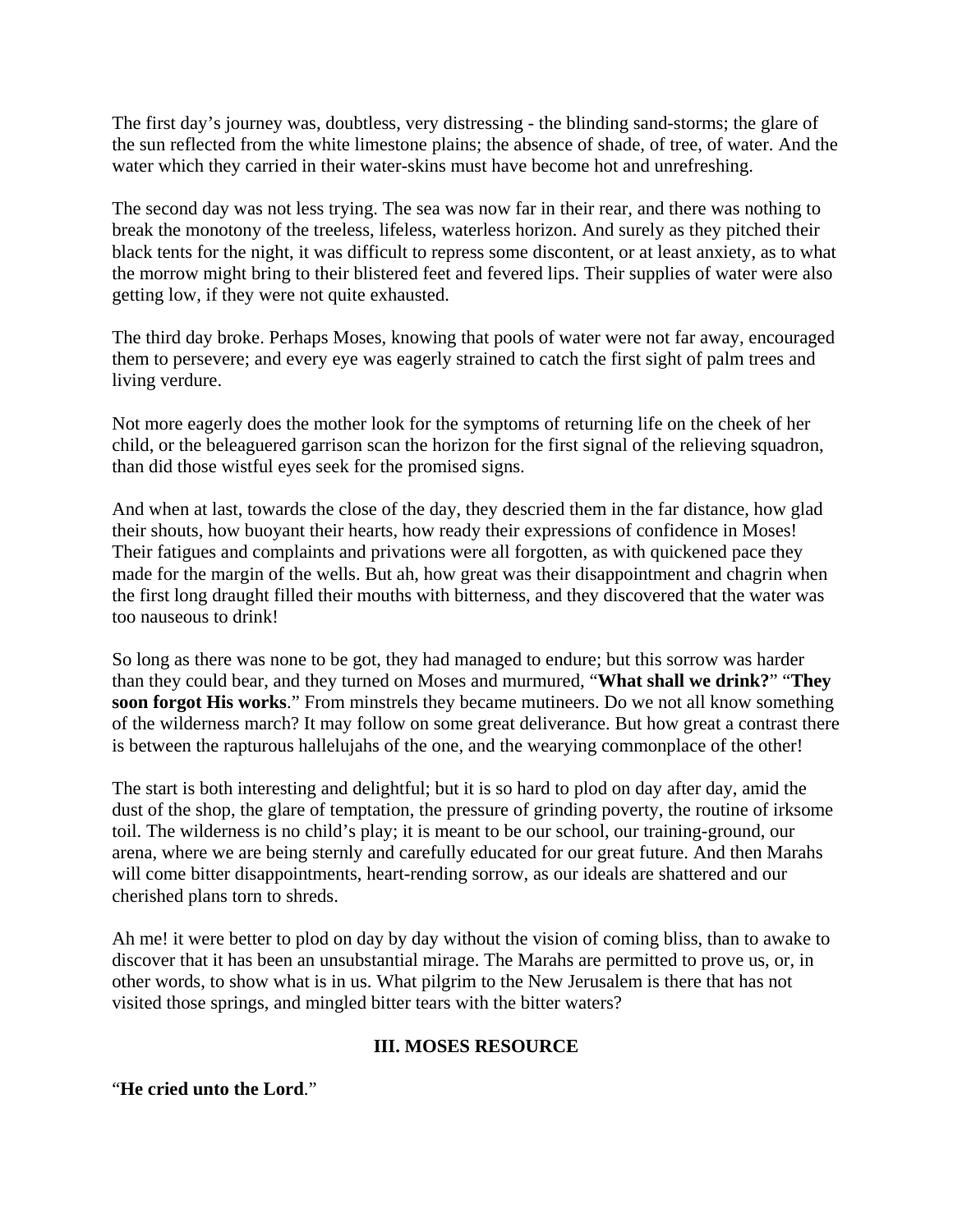How much better this than to rebuke the people, or to threaten to throw up his appointment, or to sit down in despondency as utterly out of heart! The disciples of John, when they had buried their beloved leader, went and told Jesus. And in all ages the servants of God have been glad to turn from their discouragements and the ingratitude of those for whom they would have gladly laid down their lives, to Him whose heart is open to every moan, and whose love is over all and through all, and in all.

Beside each bitter Marah pool there grows a tree, which, when cast into the waters, makes them palatable and sweet. It is so ever. Poison and antidote, infection and cure, pain and medicine, are always close together. The word which saves is nigh even in the mouth and in the heart. We do not always see the "sufficient grace"; but it is there. Too occupied with our disappointment, we have no heart to seek for it; but when we cry, it is shown to our weary longing eyes.

And of what is that tree the type, if not of the cross of Jesus which is the symbol, not only of our redemption, but of a yielded will? It was there that his obedience to the will of his Father reached its supreme manifestation. He became obedient to death, even the death of the Cross. Nor is there anything that will so take the bitterness out of disappointment, and so make it palatable and even life-giving, as to look up from it to the Cross, and to say, "Not my will, but Thine be done. Thy will is my weal. In Thy will is my bliss."

What a constant lesson Moses was learning from day to day! God must indeed have become a living reality to him. He learnt God's ways; we are expressly told "**that they were made known to him**." And gradually he must have come to feel that the whole responsibility of the pilgrimage was on the great, broad shoulders of his Almighty Friend.

Ah, fellow-workers, let us not carry the burdens of responsibilities arising out of his work! Our one thought should be to be on his track, and to be in living union with Himself. We may leave all the rest with Him.

### **IV. ELIM**

There are more Elims in life than Marahs; and we encamp by them. We are not bidden to tarry at the one, but we may spend long blessed days at the other.

- How refreshing the shadow of those seventy palm-trees!
- How sweet the water of those twelve wells!
- How delightful those long restful days!

You say that they will never come to you? Yes, but they will! They come to all tired souls. There is no desert-march without an Elim at last. The Lamb cannot fail to lead you by living fountains of water, and to wipe away all tears from your eyes, before you pass the gateway of pearl.

A lull comes in the storm; an arbor on the Hill Difficulty; a pause in the march. He makes his sheep to lie down in pastures of tender grass, and leads them beside waters of rest.